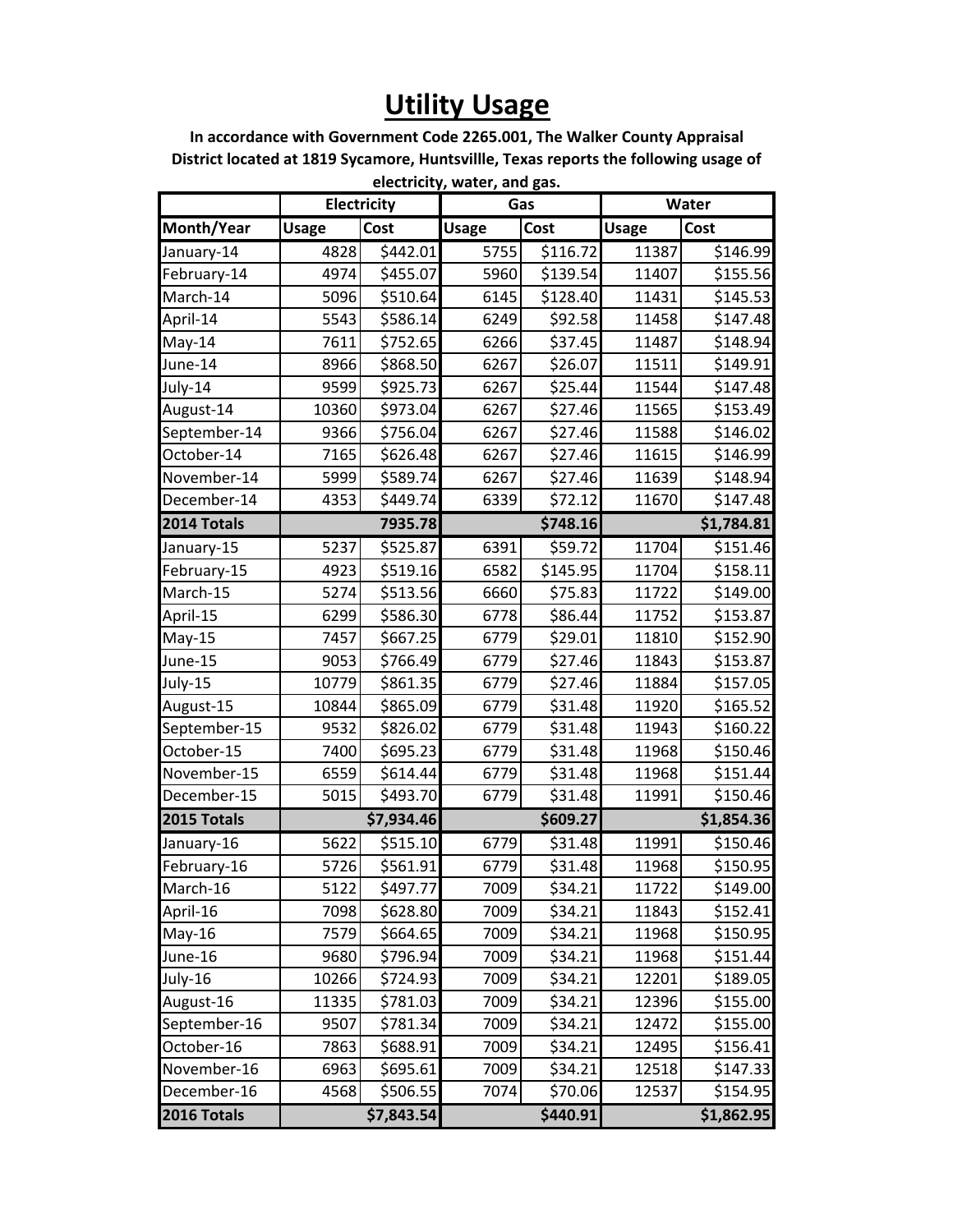| January-17   | 5002  | \$523.62   | 7148 | \$75.03  | 12564 | \$158.36   |
|--------------|-------|------------|------|----------|-------|------------|
| February-17  | 6005  | \$608.20   | 7171 | \$46.90  | 12609 | \$155.44   |
| March-17     | 4919  | \$504.36   | 7121 | \$39.80  | 12588 | \$156.90   |
| April-17     | 5692  | \$566.01   | 7181 | \$35.25  | 12639 | \$159.82   |
| May-17       | 7065  | \$662.00   | 7181 | \$34.21  | 12663 | \$156.90   |
| June-17      | 7522  | \$696.15   | 7181 | \$34.21  | 12693 | \$159.82   |
| July-17      | 9386  | \$796.41   | 7181 | \$36.84  | 12721 | \$158.85   |
| August-17    | 10409 | \$870.92   | 7181 | \$36.84  | 12751 | \$159.82   |
| September-17 | 8771  | \$723.52   | 7181 | \$36.84  | 12780 | \$159.33   |
| October-17   | 7347  | \$690.62   | 7181 | \$36.84  | 12801 | \$155.44   |
| November-17  | 5913  | \$569.35   | 7184 | \$38.85  | 12824 | \$156.41   |
| December-17  | 4341  | \$477.13   | 7236 | \$71.72  | 12854 | \$159.82   |
| 2017 Totals  |       | \$7,688.29 |      | \$523.33 |       | \$1,896.91 |
| January-18   | 4436  | \$457.36   | 7467 | \$191.72 | 12884 | \$159.82   |
| February-18  | 5021  | \$487.54   | 7571 | \$106.57 | 12919 | \$165.23   |
| March-18     | 4425  | \$454.67   | 7592 | \$50.72  | 12954 | \$165.23   |
| April-18     | 6326  | \$592.99   | 7595 | \$39.80  | 12981 | \$158.36   |
| May-18       | 5670  | \$591.92   | 7596 | \$37.50  | 13008 | \$158.36   |
| June-18      | 8905  | \$782.17   | 7596 | \$36.84  | 13037 | \$159.33   |
| July-18      | 9411  | \$811.17   | 7596 | \$38.06  | 13077 | \$170.63   |
| August-18    | 9440  | \$820.37   | 7596 | \$38.06  | 13219 | \$280.89   |
| September-18 | 9460  | \$808.82   | 7596 | \$36.23  | 13249 | \$159.82   |
| October-18   | 7012  | \$643.43   | 7596 | \$20.84  | 13293 | \$156.41   |
|              |       |            |      |          |       |            |
| November-18  | 4846  | \$432.67   | 7643 | \$67.78  | 13312 | \$154.95   |
| December-18  | 4270  | \$379.84   | 7741 | \$102.03 | 13337 | \$157.39   |
| 2018 Totals  |       | \$7,262.95 |      | \$766.15 |       | \$2,046.42 |
| January-19   | 4345  | \$404.23   | 7859 | \$115.43 | 13364 | \$158.36   |
| February-19  | 4708  | \$423.96   | 7990 | \$124.16 | 13387 | \$156.41   |
| March-19     | 4656  | \$412.53   | 8082 | \$99.68  | 13419 | \$159.33   |
| April-19     | 5039  | \$411.30   | 8096 | \$46.99  | 13458 | \$172.88   |
| May-19       | 6377  | \$519.03   | 8096 | \$36.23  | 13492 | \$164.18   |
| June-19      | 9163  | \$681.79   | 8096 | \$36.23  | 13520 | \$158.85   |
| July-19      | 10168 | \$768.72   | 8096 | \$38.90  | 13557 | \$167.44   |
| August-19    | 10424 | \$783.97   | 8096 | \$38.90  | 13586 | \$159.33   |
| September-19 | 9264  | \$616.62   | 8096 | \$38.90  | 13613 | \$174.30   |
| October-19   | 7330  | \$509.00   | 8096 | \$38.90  | 13644 | \$145.99   |
| November-19  | 4396  | \$520.67   | 8154 | \$75.09  | 13671 | \$159.28   |
| December-19  | 4537  | \$574.34   | 8154 | \$70.71  | 13700 | \$160.30   |
| 2019 Totals  |       | \$6,626.16 |      | \$760.12 |       | \$1,936.65 |
| January-20   | 82724 | \$474.79   | 8290 | \$91.94  | 13700 | \$160.30   |
| February-20  | 87957 | \$474.79   | 8430 | \$91.30  | 13737 | \$168.66   |
| March-20     | 93028 | \$471.10   | 8475 | \$64.71  | 13762 | \$158.26   |
| April-20     | 98826 | \$558.92   | 8476 | \$40.49  | 13795 | \$157.53   |
| May-20       | 3953  | \$512.46   | 8420 | \$38.90  | 13829 | \$165.29   |
| June-20      | 10052 | \$527.84   | 8420 | \$38.90  | 13866 | \$168.66   |